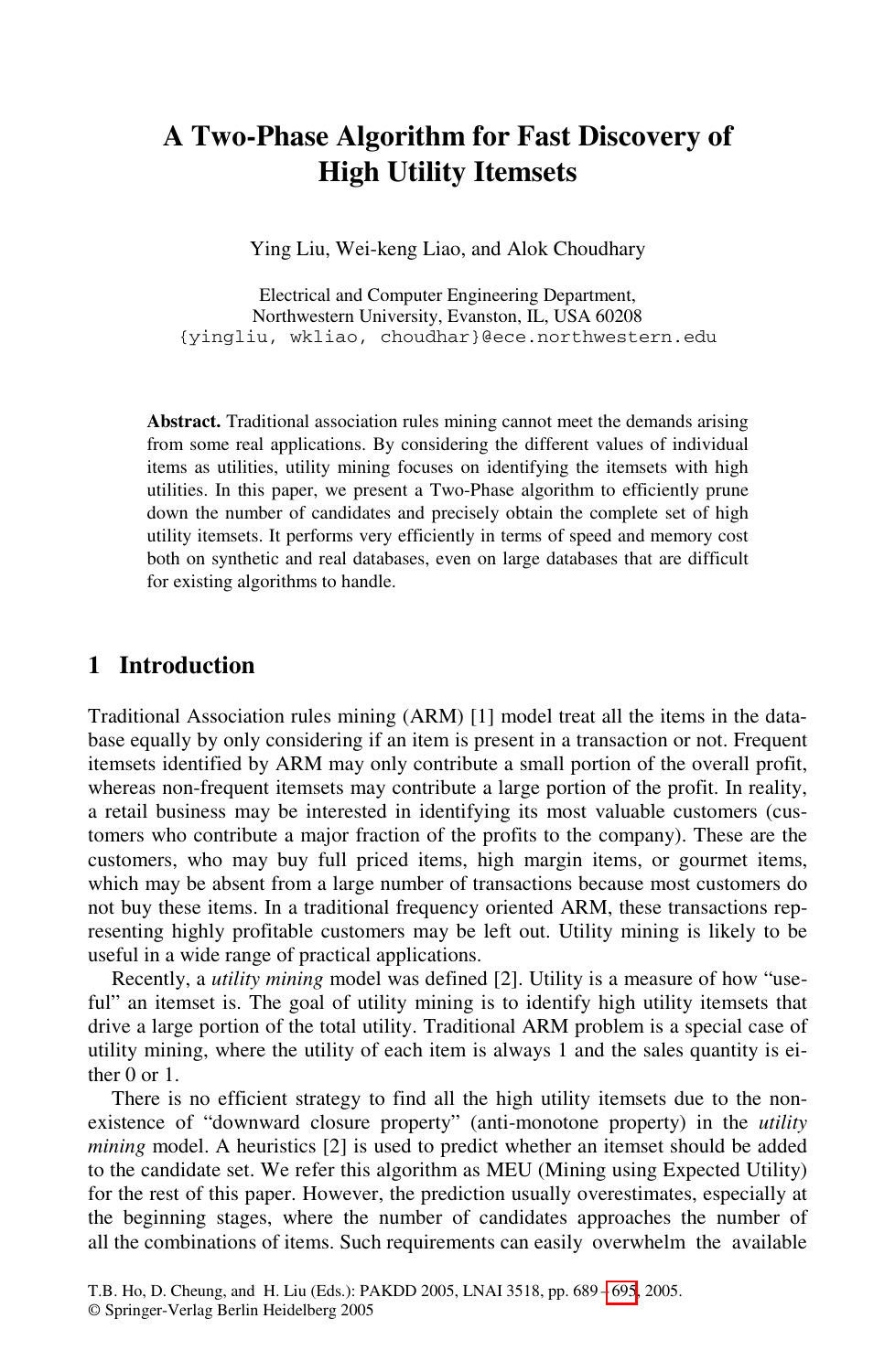#### **Table 1.** A transaction database

(a) Transaction table. Each row is a transaction. The columns represent the number of items in a particular transaction. TID is the transaction identification number

| <b>ITEM</b>    | A              | B              | $\mathsf{C}$ | D            | E              |
|----------------|----------------|----------------|--------------|--------------|----------------|
| <b>TID</b>     |                |                |              |              |                |
| $T_1$          | $\bf{0}$       | $\overline{0}$ | 18           | $\Omega$     |                |
| T <sub>2</sub> | $\bf{0}$       | 6              | $\mathbf{0}$ |              |                |
| $T_3$          | $\overline{c}$ | $\mathbf{0}$   |              | $\mathbf{0}$ |                |
| T <sub>4</sub> |                | $\overline{0}$ | $\Omega$     |              |                |
| $T_5$          | $\bf{0}$       | $\overline{0}$ | 4            | $\Omega$     | $\overline{c}$ |
| $T_6$          | 1              |                | $\mathbf{0}$ | $\mathbf{0}$ | 0              |
| $T_7$          | $\bf{0}$       | 10             | $\Omega$     |              |                |
| $T_8$          | 3              | $\overline{0}$ | 25           | 3            |                |
| $T_{9}$        |                |                | $\mathbf{0}$ | $\Omega$     |                |
| $T_{10}$       | $\bf{0}$       | 6              | 2            | 0            | $\overline{c}$ |

|  | (b) The utility table. The right   |  |  |
|--|------------------------------------|--|--|
|  | column displays the profit of each |  |  |
|  | item per unit in dollars           |  |  |

| <b>ITEM</b>           | PROFIT (\$) (per unit)                                          |  |  |  |
|-----------------------|-----------------------------------------------------------------|--|--|--|
|                       |                                                                 |  |  |  |
|                       | ١O                                                              |  |  |  |
|                       |                                                                 |  |  |  |
|                       |                                                                 |  |  |  |
|                       |                                                                 |  |  |  |
| $\sim$<br>$\sim$<br>_ | $\sim$ $\sim$ $\sim$<br>$\sim$<br>٠<br>$\overline{\phantom{a}}$ |  |  |  |

(c) Transaction utility (TU) of the transaction database

| TID | TH | <b>TID</b>              | TU |
|-----|----|-------------------------|----|
|     | 23 |                         | 13 |
|     |    |                         |    |
|     | 12 | $\overline{\mathbf{x}}$ |    |
|     |    | L a                     |    |
|     |    | ıп                      | 72 |

memory space and computation power of most of the machines. In addition, MEU may miss some high utility itements when the variance of the itemset supports is large.

*The challenge of utility mining is in restricting the size of the candidate set and simplifying the computation for calculating the utility*. In order to tackle this challenge, we propose a Two-Phase algorithm to efficiently mine high utility itemsets. A performance study has been conducted on real and synthetic data, obtaining significant improvement in terms of speed and accuracy over the best existing algorithm [2]. Our algorithm easily handles very large databases that existing algorithms cannot handle.

The rest of this paper is organized as follows. Section 2 overviews the related work. In Section 3, we propose the Two-Phase algorithm. Section 4 presents our experimental results and we summarize our work in section 5.

### **2 Related Work**

Researches that assign different weights to items have been proposed in [3, 4, 5, 6]. These weighted ARM models are special cases of utility mining.

A concept, *itemset share*, is proposed in [7]. It can be regarded as a utility because it reflects the impact of the sales quantities of items on the cost or profit of an itemset. Several heuristics have been proposed.

A utility mining algorithm is proposed in [8], where the concept of "useful" is defined as an itemset that supports a specific objective that people want to achieve. The definition of utility and the goal of his algorithm are different from those in our work.

### **3 Two-Phase Algorithm**

We start with the definition of a set of terms that leads to the formal definition of utility mining problem. The same terms are given in [2].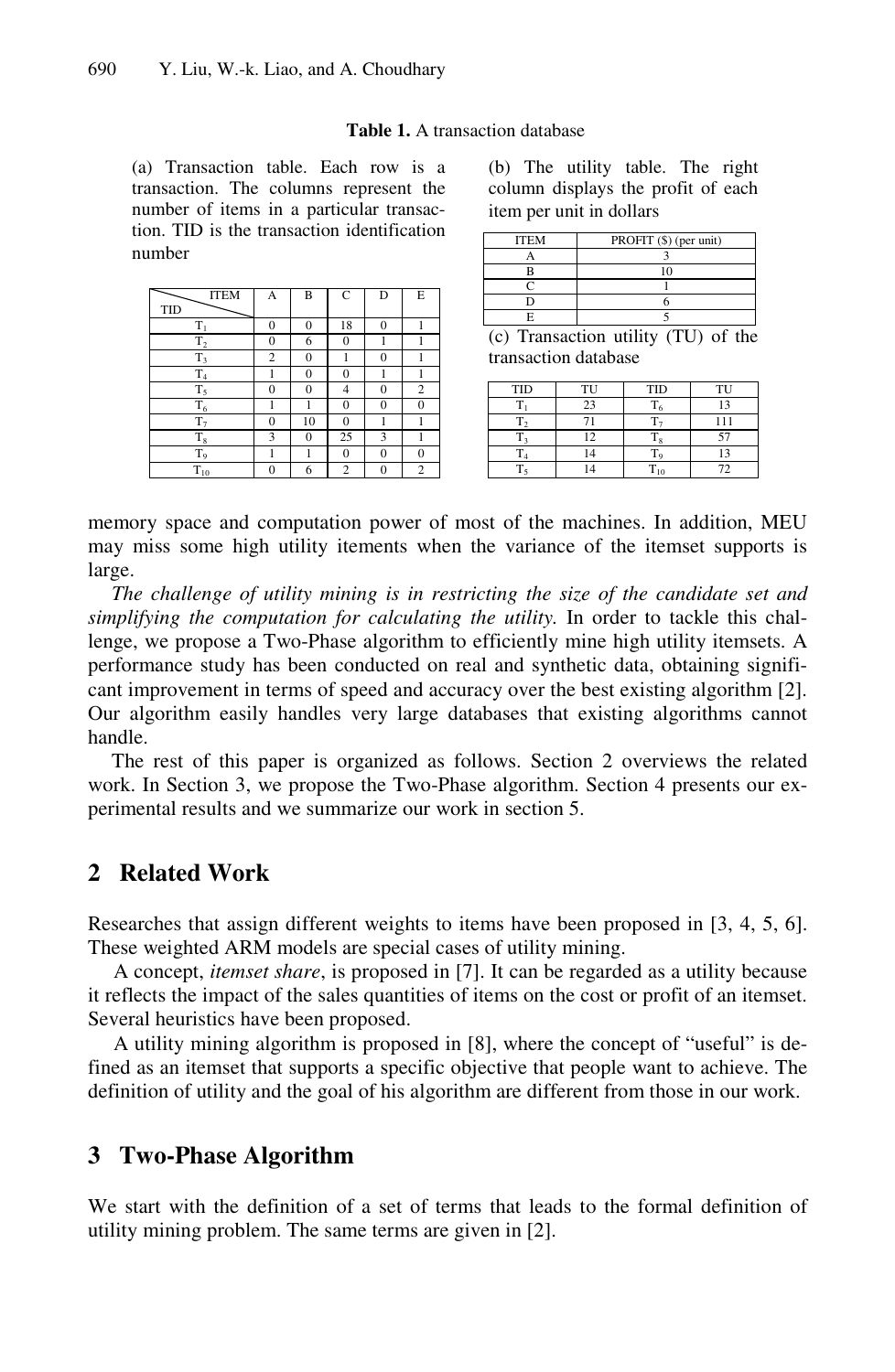- $I = \{i_1, i_2, ..., i_m\}$  is a set of items.
- $D = \{T_1, T_2, ..., T_n\}$  be a transaction database where each transaction  $T_i \in D$  is a subset of *I*.
- $o(i_p, T_q)$ , *local transaction utility value*, represents the quantity of item  $i_p$  in transaction  $T_q$ . For example,  $o(A, T_8) = 3$ , in Table 1(a).
- $s(i_p)$ , *external utility*, is the value associated with item  $i_p$  in the Utility Table. This value reflects the importance of an item, which is independent of transactions. For example, in Table 1(b), the external utility of item A, *s*(A), is 3.
- $u(i_p, T_q)$ , *utility*, the quantitative measure of utility for item  $i_p$  in transaction  $T_q$ , is defined as  $o(i_p, T_q) \times s(i_p)$ . For example,  $u(A, T_8) = 3 \times 3 = 9$ , in Table 1
- *u*(*X*, *T<sub>q</sub>*), *utility of an itemset X in transaction T<sub>q</sub>*, is defined as  $\sum_{i \in X}$ *p q p*  $u(i_p, T_q)$ , where

$$
X = \{i_1, i_2, \ldots, i_k\}
$$
 is a *k*-itemset,  $X \subseteq T_q$  and  $1 \le k \le m$ .

• *u*(*X*), *utility of an itemset X*, is defined as  $\sum$ *Tq*∈*D*∧*X* ⊆*Tq*  $u(X, T_q)$ . (3.1)

Utility mining is to find all the itemsets whose utility values are beyond a user specified threshold. An itemset *X* is a *high utility itemset* if  $u(X) \ge \varepsilon$ , where  $X \subseteq I$  and ε is the minimum utility threshold, otherwise, it is a *low utility itemset*. For example, in Table 1,  $u({A, D, E}) = u({A, D, E}, T_4) + u({A, D, E}, T_8) = 14 + 32 = 46$ . If  $\varepsilon$ 120,  $\{A, D, E\}$  is a low utility itemset.

To address the drawbacks in MEU, we propose a novel Two-Phase algorithm. In Phase I, we define *transaction-weighted utilization* and propose a model — *transaction-weighted utilization mining*. This model maintains a *Transaction-weighted Downward Closure Property*. Thus, only the combinations of high transactionweighted utilization itemsets are added into the candidate set at each level during the level-wise search. Phase I may overestimate some low utility itemsets, but it never underestimates any itemsets. In phase II, only one extra database scan is performed to filter the overestimated itemsets.

#### **3.1 Phase I**

**Definition 1. (Transaction Utility)** The *transaction utility of transaction*  $T_q$ , denoted as  $tu(T_q)$ , is the sum of the utilities of all the items in  $T_q$ :  $tu(T_q) = \sum_{i_p \in T_q}$ =  $i_p \in T_q$  $\mu(T_q) = \sum u(i_p, T_q)$ . Table 1

(c) gives the transaction utility for each transaction in Table 1.

**Definition 2. (Transaction-weighted Utilization)** The *transaction-weighted utilization of an itemset*  $X$ , denoted as  $t w u(X)$ , is the sum of the transaction utilities of all the transactions containing *X*:  $t w u(X) = \sum_{X \subseteq T_{q} \in \mathcal{C}}$ =  $X \subseteq T_q \in D$ *q q*  $twu(X) = \sum_{i=1}^{n} tu(T_q).$  (3.2)

For the example in Table 1,  $twu(AD) = tu(T_4) + tu(T_8) = 14 + 57 = 71$ .

**Definition 3. (High Transaction-weighted Utilization Itemset)** For a given itemset *X*, *X* is a *high transaction-weighted utilization itemset if*  $t w u(X) \ge \epsilon$ *, where*  $\epsilon$  *is the* user specified threshold.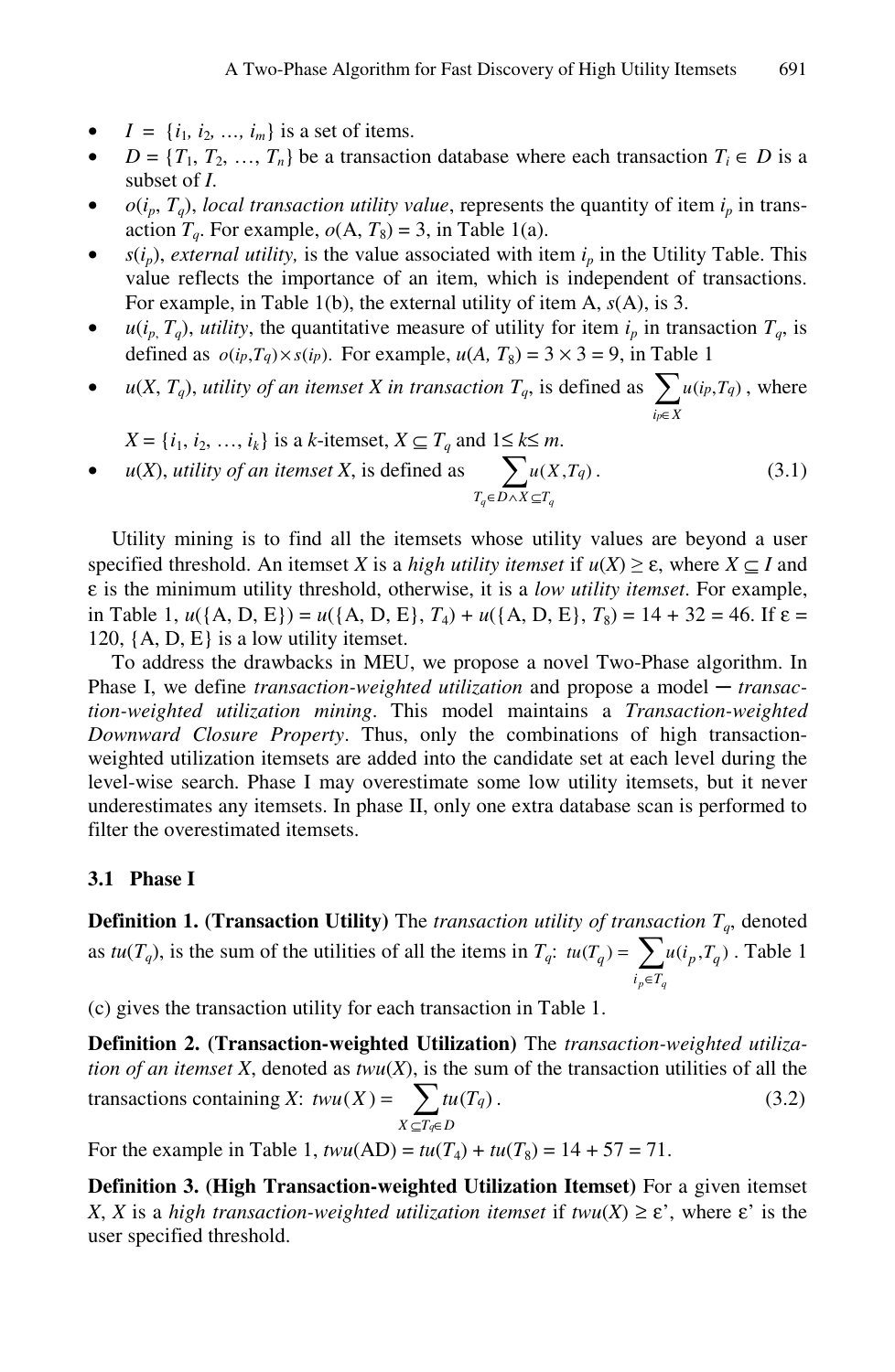**Theorem 1. (Transaction-weighted Downward Closure Property)** Let *I k* be a *k*itemset and  $I^{k-1}$  be a (*k*-1)-itemset such that  $I^{k-1} \subset I^k$ . If  $I^k$  is a high transactionweighted utilization itemset,  $I^{k-1}$  is a high transaction-weighted utilization itemset.

**Proof:** Let  $T_{i^k}$  be the collection of the transactions containing  $I^k$  and  $T_{i^{k-1}}$  be the collection containing  $I^{k-1}$ . Since  $I^{k-1} \subset I^k$ ,  $T_{I^{k-1}}$  is a superset of  $T_{I^k}$ . According to Defi-

$$
\text{ntion 2, } \ t w u(I^{k-1}) = \sum_{I^{k-1} \subseteq T_q \in D} t u(T_q) \ge \sum_{I^k \subseteq T_p \in D} t u(T_p) = t w u(I^k) \ge \varepsilon' \qquad \qquad \Box
$$

The *Transaction-weighted Downward Closure Property* indicates that any superset of a low transaction-weighted utilization itemset is low in transaction-weighted utilization. That is, only the combinations of high transaction-weighted utilization (*k*-1) itemsets could be added into the candidate set  $C_k$  at each level.

**Theorem 2.** Let *HTWU* be the collection of all high transaction-weighted utilization itemsets in a transaction database *D*, and *HU* be the collection of high utility itemsets in *D*. If  $\varepsilon' = \varepsilon$ , then  $HU \subseteq HTWU$ .

**Proof:** ∀*X* ∈ *HU*, if *X* is a high utility itemset, then

$$
\varepsilon^{\cdot} = \varepsilon \leq u(X) = \sum_{X \subseteq T_q} \hspace{-0.2cm} u(X,T_q) = \sum_{X \subseteq T_q} \sum_{i_p \in X} \hspace{-0.2cm} u(i_p,T_q) \leq \sum_{X \subseteq T_q} \sum_{i_p \in T_q} \hspace{-0.2cm} u(i_p,T_q) = \sum_{X \subseteq T_q} \hspace{-0.2cm} tu(T_q) = twu(X)
$$

Thus, *X* is a high transaction-weighted utilization itemset and  $X \in HTWU$ .  $\Box$ 

According to Theorem 2, we can utilize the *Transaction-weighted Downward Closure Property* in our *transaction-weighted utilization mining* in Phase I by assuming  $\varepsilon' = \varepsilon$  and prune those overestimated itemsets in Phase II.

Figure 1 shows the search space of Phase I. The level-wise search stops at the third level, one level less than MEU. (For larger databases, the savings should be more evident.) *Transaction-weighted utilization mining* model outperforms MEU in several aspects:

- 1) **Less candidates** When  $\varepsilon$ ' is large, the search space can be significantly reduced at the second level and higher levels. As shown in Figure 1, four out of 10 itemsets are pruned because they all contain item A. However, in MEU, the prediction hardly prunes any itemset at the beginning stages.
- 2) **Accuracy** Based on Theorem 2, if we let  $\varepsilon = \varepsilon$ , the complete set of high utility itemsets is a subset of the high transaction-weighted utilization itemsets discovered by our *transaction-weighted utilization mining* model. However, MEU may miss some high utility itemsets when the variation of itemset supports is large.
- 3) **Arithmetic complexity** One of the kernel operations in the Two-Phase algorithm is the calculation for each itemset's transaction-weighted utilization as in equation 3.2, which only incurs add operations rather than a number of multiplications in MEU. Thus, the overall computation is much less complex.

#### **3.2 Phase II**

In Phase II, one database scan is performed to filter the high utility itemsets from high transaction-weighted utilization itemsets identified in Phase I. The number of high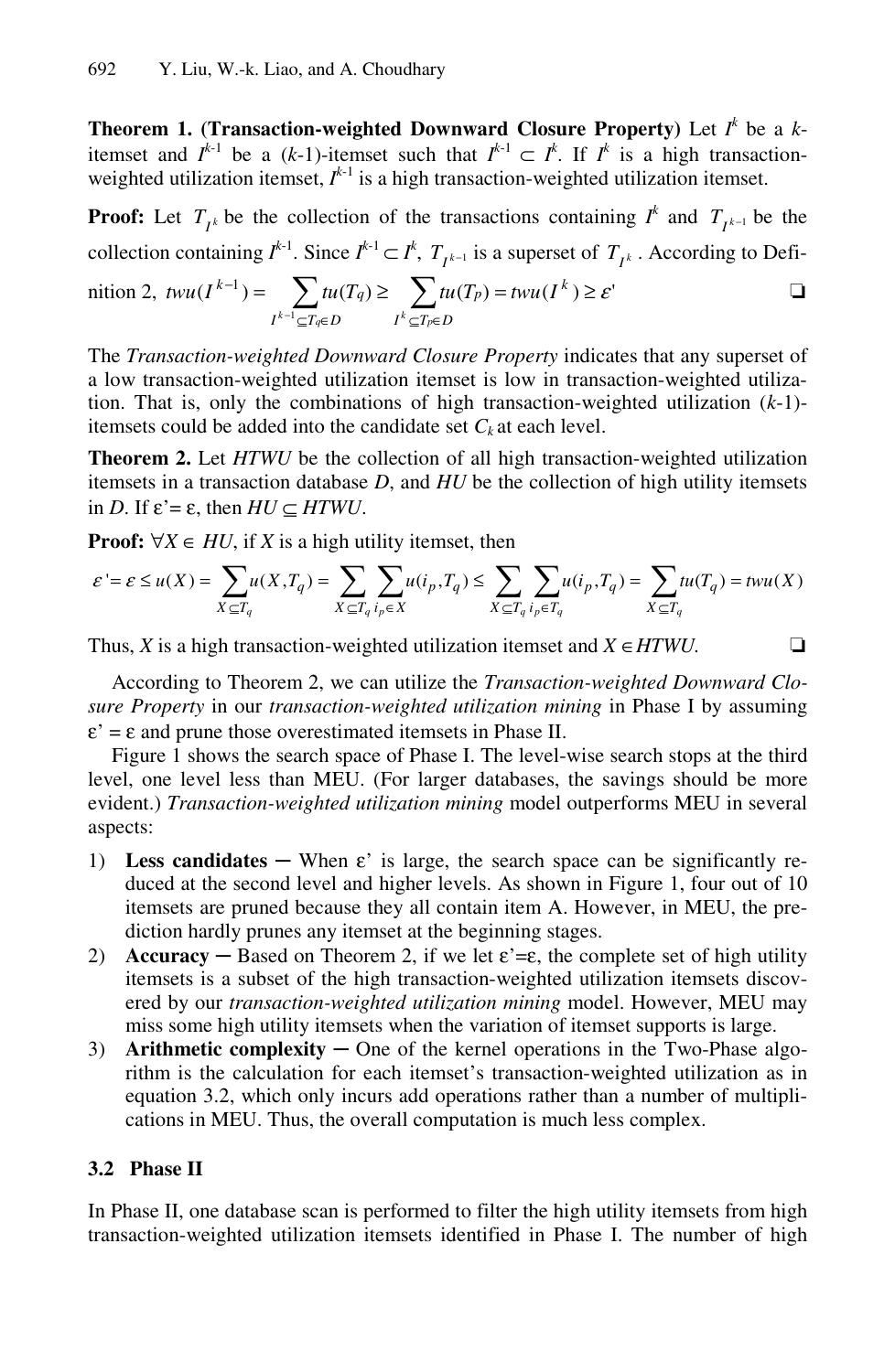

**Fig. 1.** Itemsets lattice related to the example in Table 1.  $\varepsilon' = 120$ . Itemsets in circles (solid and dashed) are the high transaction-weighted utilization itemsets in *transaction*-*weighted utilization mining model*. Gray-shaded boxes denote the search space. Itemsets in solid circles are high utility itemsets. Numbers in each box are transaction-weighted utilization / number of occurrence

transaction-weighted utilization itemsets is small when  $\varepsilon$ ' is high. Hence, the time saved in Phase I may compensate for the cost incurred by the extra scan in Phase II.

In Figure 1, the high utility itemsets  $({B}, {B}, D, {B}, E$  and  ${B}, D, E$ ) are covered by the high transaction-weighted utilization itemsets. One database scan is performed in Phase II to prune 5 of the 9 itemsets since they are not high utility itemsets.

## **4 Experimental Evaluation and Performance Study**

We run all our experiments on a 700-MHz Xeon 8-way shared memory parallel machine with a 4 Gbytes memory.

#### **4.1 Synthetic Data from IBM Quest Data Generator**

We use a synthetic database [9], T20.I6.D1000K. However, the IBM Quest data generator only generates the quantity of 0 or 1 for each item in a transaction. We randomly generate the quantity of each item in each transaction, ranging from 1 to 5. Utility tables are also synthetically created by assigning a utility value to each item randomly, ranging from 0.01 to 10.00. Observed from real world databases that most items are in the low profit range, we generate the utility values using a log normal distribution.

In Table 2, the number of candidate itemsets generated by Phase I at the first database scan decreases dramatically as the threshold goes up. However, the number of candidates generated by MEU is always 499500. We don't provide the exact numbers for MEU because it actually takes an inordinate amount of time (longer than 10 hours) to complete the second scan. Observed from Table 2, the *Transaction-weighted Downward Closure Property* in transaction-weighted utilization mining model can help prune candidates very effectively.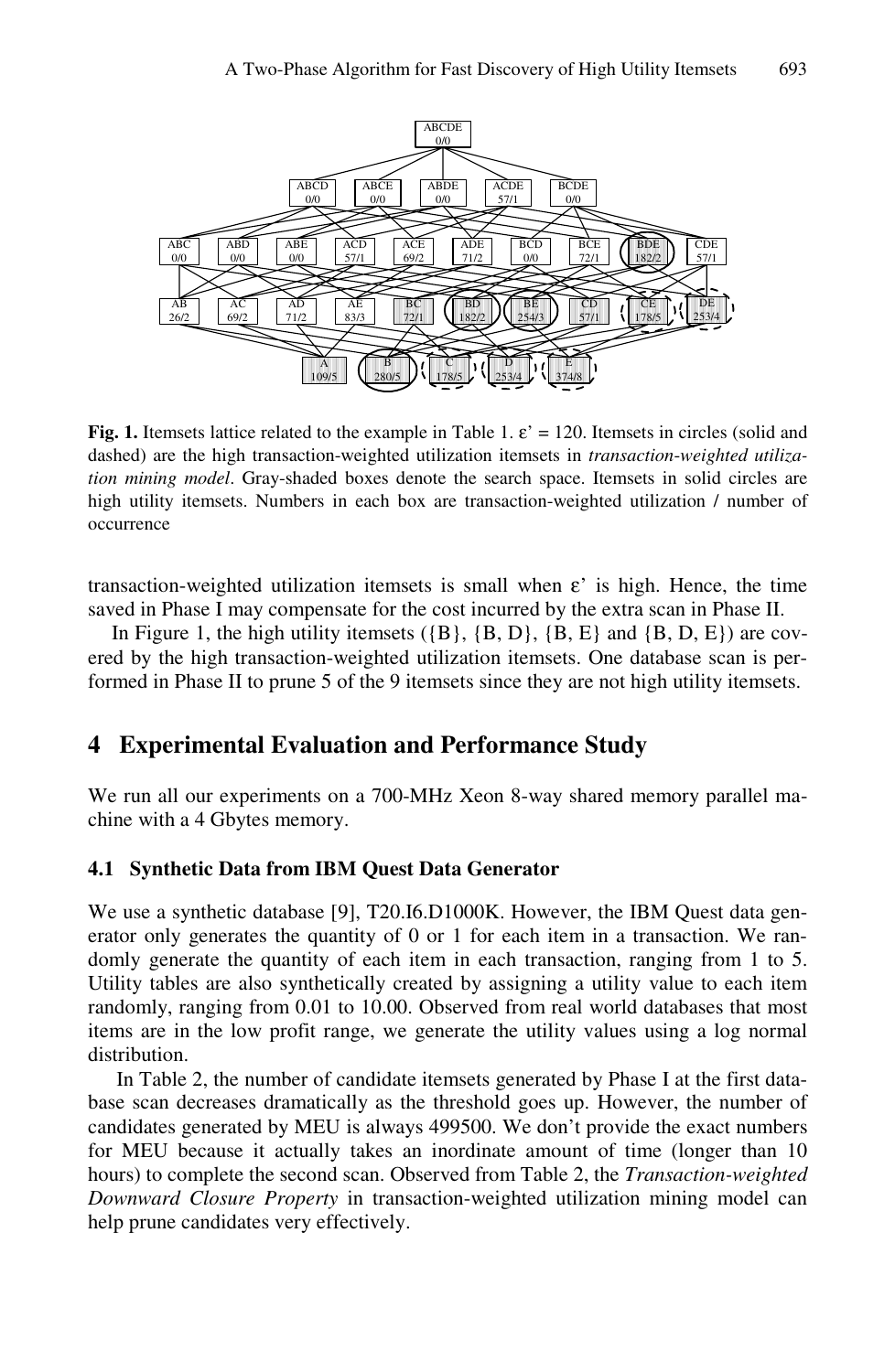#### **4.2 Real-World Market Data**

We also evaluated the Two-Phase algorithm using a real world data from a major grocery chain store. There are 1,112,949 transactions and 46,086 items in the database. Each transaction consists of the products and the sales volume of each product purchased by a customer at a time point. The utility table describes the profit of each item.

We evaluate the scalability of our algorithm by varying the threshold. As shown in Table 3, it is fast and scales well. MEU doesn't work with this dataset because the number of 2-itemset candidates is so large (over 2 billion) that it overwhelms the memory available to us. Actually, very few machines can afford such a huge memory cost.

**Table 2.** The number of candidate itemsets generated by Phase I of Two-Phase algorithm vs. MEU

| Databases<br>Threshold |                          | T20.I6.D1000K |            |  |
|------------------------|--------------------------|---------------|------------|--|
|                        |                          | Phase I       | <b>MEU</b> |  |
| 0.5%                   | I <sup>st</sup> scan     | 315615        | 499500     |  |
|                        | $\overline{2}^{nd}$ scan | 18653         |            |  |
| 1%                     | I <sup>st</sup> scan     | 203841        | 499500     |  |
|                        | $2^{nd}$ scan            | 183           |            |  |
| 1.5%                   | I <sup>st</sup> scan     | 135460        | 499500     |  |
|                        | 2 <sup>nd</sup> scan     |               |            |  |
| 2%                     | l <sup>st</sup> scan     | 84666         | 499500     |  |
|                        | 2nd<br>scan              |               |            |  |

**Table 3.** Scalability in execution time with varying minimum utility threshold of the real world database

| Thresh-<br>old | Running<br>time<br>(seconds) | #<br>Candidates | # High transaction-<br>weighted utiliza-<br>tion (Phase I) | # High<br>utility<br>(Phase II) |
|----------------|------------------------------|-----------------|------------------------------------------------------------|---------------------------------|
| 1%             | 25.76                        | 11936           |                                                            |                                 |
| 0.75%          | 33.3                         | 23229           | 26                                                         |                                 |
| 0.5%           | 53.09                        | 69425           | 80                                                         |                                 |
| 0.25%          | 170.49                       | 627506          | 457                                                        | 17                              |
| 0.1%           | 1074.94                      | 7332326         | 3292                                                       | 80                              |

## **5 Conclusions**

This paper proposed a Two-Phase algorithm that discovers high utility itemsets highly efficiently. The transaction-weighted utilization mining we proposed not only restricts the search space, but also covers all the high utility itemsets. Only one extra database scan is needed to filter the overestimated itemsets. Our algorithm requires fewer database scans, less memory space and less computational cost compared to the best existing utility mining algorithm. It can easily handle very large databases for which other existing algorithms are infeasible.

#### **Acknowledgements**

This work was supported in part by NSF grants CCF-0444405, CNS-0406341, CCR-0325207, DOE grant DE-FC02-01ER25485 and Intel Corp.

### **References**

- 1. Agrawal and R. Srikant: Fast algorithms for mining association rules.  $20^{th}$  VLDB (1994)
- 2. Hong Yao, Howard J. Hamilton, and Cory J. Butz: A Foundational Approach to Mining Itemset Utilities from Databases. SDM (2004)
- 3. C.H. Cai, Ada W.C. Fu, C.H. Cheng, and W.W. Kwong: Mining Association Rules with Weighted Items. IDEAS (1998)